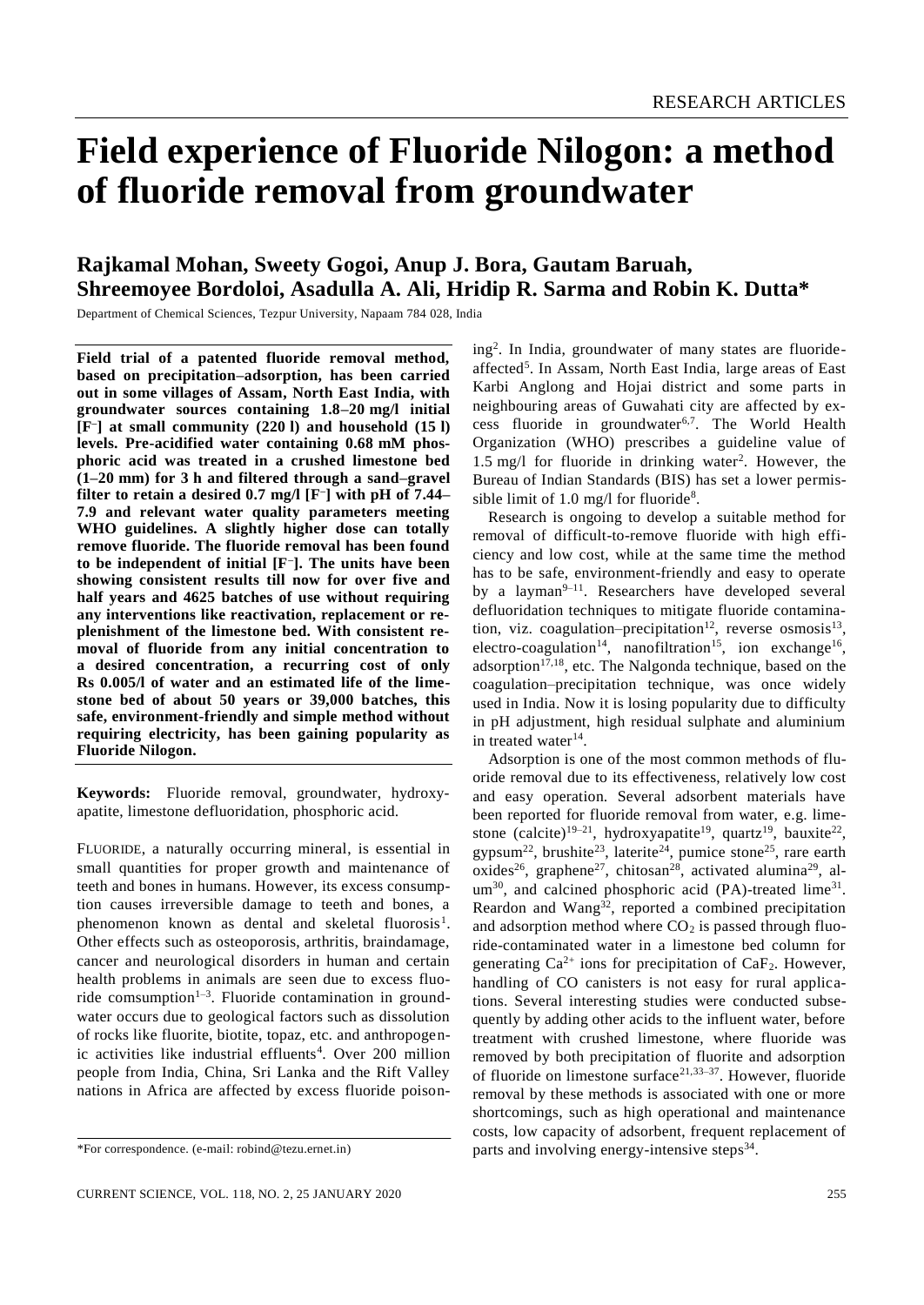# RESEARCH ARTICLES

Recently, a highly efficient, low-cost, safe and environment-friendly method of fluoride removal, viz. phosphoric acid-crushed limestone treatment (PACLT), had been patented and reported by our research group<sup>38,39</sup>. In this method, water is pre-mixed with 0.01 M PA and then treated in a crushed limestone fixed-bed reactor working in a plug-flow (batch) mode for 3 h. Precipitation of  $CaF<sub>2</sub>$ , fluorapatite (FAP), and physisorption of fluoride by hydroxyapatite (HAP) formed *in situ* from the reaction between calcium and phosphate ions in the reactor were found to be the dominant mechanisms for fluoride removal in this method<sup>38</sup>. Since a bench-scale pilot test of the method using synthetic fluoridecontaining water had shown it to have high potential for practical applications<sup>38</sup>, we had decided to conduct a field trial.

Here we present results of the field trial of the PACLT method at a small community scale and household level in some fluoride-affected villages of East Karbi Anglong district. The dose of PA was optimized using fluoride containing natural feed water collected from one of the field sources to remove excess fluoride and retaining about 0.6 mg/l fluoride in the treated water. The performance of the field units was pre-assessed with a small replica of the field unit set-up in the laboratory using feed water collected from the field source. The results of the field trial, its safety and suitability have been discussed.

The field trial has already completed over five and half years, but the units are still working well. The method has already started gaining popularity as Fluoride Nilogon (nilogon meaning removal in Assamese). Despite using for total of 4625 batches (once or twice a day) and even for water with initial fluoride  $([F^-]_0)$  as high as 20 mg/l, none of the limestone beds has been exhausted yet, making it impossible for us to carry out a study of regeneration of the limestone bed. The excellent experience of the field trial prompted us to publish the results without waiting for exhaustion of the limestone to facilitate use of this rural technology for the benefit of the needy at the earliest.

## **Materials and methods**

#### *Materials*

Limestone used in the field trial was obtained as a gift from Bokajan Cement Factory, Cement Corporation of India, Bokajan, Karbi Anglong. The limestone sample with density 2.59 g/cm<sup>3</sup> was high-purity calcite as evident from chemical composition and XRD analysis<sup>36</sup>. The crude limestone was crushed and segregated to selected chip sizes before use. For dose-optimization experiments, the fluoride stock solution was prepared by dissolving NaF (AR-grade, Merck, Mumbai) in doubly distilled

water. Synthetic fluoride containing groundwater was prepared by spiking tap water with fluoride from the stock solution. The composition of the synthetic groundwater was: pH (7.47), Na<sup>+</sup> (60.60 mg/l), K<sup>+</sup> (1.07 mg/l), Ca<sup>2+</sup> (2.50 mg/l), Mg<sup>2+</sup> (2.40 mg/l), Hg<sup>2+</sup> (<0.001 mg/l),  $F^{-}$  (0.20 mg/l),  $Cl^{-}$  (5.4 mg/l),  $SO_4^{2-}$  (6.3 mg/l),  $PO_4^{3-}$ (0.70 mg/l), hardness as CaCO (80 mg/l) and alkalinity as CaCO (86 mg/l). Analytical-grade PA (Merck, Mumbai) was used in laboratory experiments. Food-grade 85% PA (Lakshita Chemicals, Mumbai) was used in field trials.

#### *Field units*

One small community unit of 220 l capacity and five household units of 15 l capacity each were used for the field trial in four different villages of East Karbi Anglong district [\(Supplementary Figures 1 and 2\)](https://www.currentscience.ac.in/Volumes/118/02/0255-suppl.pdf). The fluoride concentration in water of the selected field sources was found to be in the range 20.0–2.8 mg/l. For the small community system, a 500 l plastic tank was used as the reactor chamber, whereas a 1000 l plastic tank was used as the four-layered sand-crushed limestone–sand–gravel filter-cum-pH corrector. The reactor chamber filled with crushed limestone of size 1–20 mm gave a void volume of 220 l. An additional 500 l plastic tank was used to collect the fluoride-contaminated water supplied by the local public health water supply scheme. For household systems, a 40 l bucket was used as the reactor chamber, containing limestone chips of the same size, giving a void volume of 15 l [\(Supplementary Figure 2\)](https://www.currentscience.ac.in/Volumes/118/02/0255-suppl.pdf). A four-layered filter-cum-pH corrector was made with another 40 l bucket [\(Supplementary Figure 2\)](https://www.currentscience.ac.in/Volumes/118/02/0255-suppl.pdf). A 15 l bucket was used for mixing PA to the fluoride contaminated water and for feeding the reactor. However, it was observed later that a simple sand–gravel filter also gave the same result as that of the four-layered filters, and therefore the four-layered filters were replaced by simple sand–gravel filters for the other units installed in the villages.

# *Dose optimization and pre-assessment of performance*

A small replica of the field units was set up in the laboratory for optimization of dose of PA and pre-assessment of the performance of the field units using feed water collected from the field water source of the small community unit. This groundwater supplied by the Public Health Engineering Department, Government of Assam, had fluoride concentration ranging between 5.0 and 4.6 mg/l during the year. Three low-density polyethylene containers were used as mixer, reactor and four-layered filter-cum-pH corrector to make the replica unit [\(Supplementary](https://www.currentscience.ac.in/Volumes/118/02/0255-suppl.pdf) [Figure 3\)](https://www.currentscience.ac.in/Volumes/118/02/0255-suppl.pdf).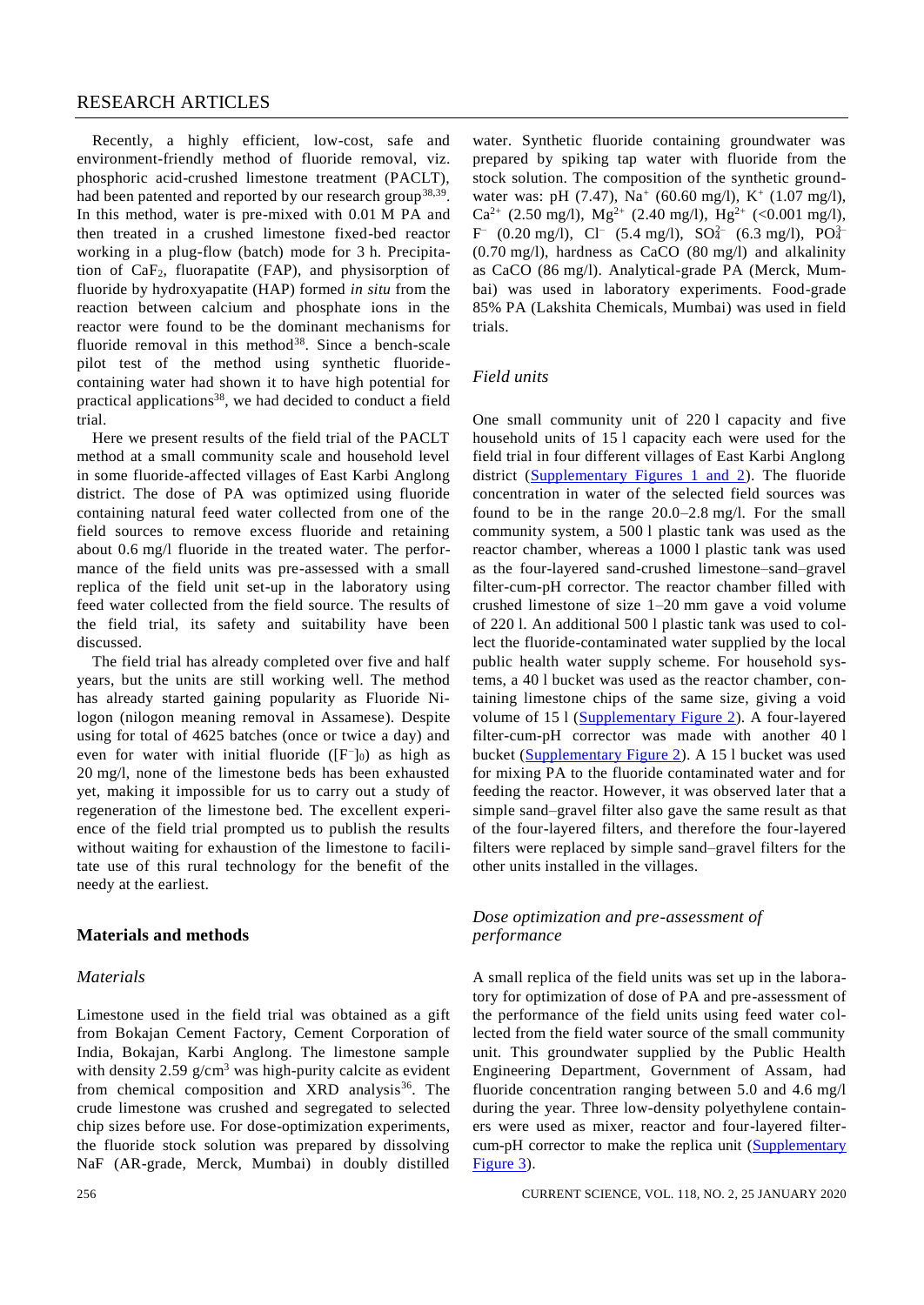# *Procedure*

Fluoride-contaminated field water, after mixing with appropriate amount of PA, was fed to the reactor and kept for a residence time of 3 h. After 3 h, the water was transferred to the filter. The first time-treated water occupied the void volume of the filter-cum-pH corrector and therefore, fluoride-free water could only be collected from the second treatment onwards, thus allowing enough residence time for the treated water to finally settle with a pH of 7.44–7.90.

#### *Instrumental analysis*

The concentrations of fluoride in water were determined using an Orion Multiparameter Kit (Orion 5 Star, pH-ISE-Cond-DO Benchtop) using a fluoride ion selective electrode. Total ionic strength adjustment buffer (TISAB-III) was used to control ionic strength and de-complex fluoride. The pH was determined using another Orion Multiparameter Kit with a pH electrode. The metal ions were determined using an atomic absorption spectrophotometer (AAS, Thermo iCE 3000 series, USA) fitted with a hydride vapour generator.

## **Results and discussion**

#### *Laboratory study*

*Optimization of PA dose:* Defluoridation from groundwater with initial  $4.8 \pm 0.2$  mg/l fluoride, collected from field source, was examined with  $0.001$  M  $[PA]_0$  in the feed water to compare the results with those of the benchscale pilot test reported earlier with synthetic fluoride containing water<sup>38</sup>. Figure 1 shows the results of fluoride removal versus the number of batches of treatment (*n*). The fluoride removal was found to be somewhat poor initially, which started to improve after ten batches and showed further improvement after 16 batches. The observed initial poor defluoridation may be attributed to possible presence of CaO impurity in the limestone. The CaO impurity may neutralize a part of PA, decreasing the effective concentration of PA for fluoride removal. The alkalinity (as  $CaCO<sub>3</sub>$ ) in the field water was found to be 150 mg/l compared to 86 mg/l in the synthetic water used earlier. However, there was no noticeable change in defluoridation due to the higher alkalinity of field water compared to synthetic water. Similarly, there was no effect of presence of slightly higher concentrations of sulphate (60 mg/l) and chloride (20 mg/l) ions in field water compared those in the synthetic water (6.3 mg/l and 5.4 mg/l respectively). During the bench-scale pilot tests, we observed good fluoride removal right from the first batch with a higher  $[PA]_0$  dosage of 0.01 M to the feed<sup>38</sup>. Therefore, it was decided to pretreat the crushed lime-

CURRENT SCIENCE, VOL. 118, NO. 2, 25 JANUARY 2020 257

stone bed with 0.01 M [PA]<sub>0</sub> before lowering the dose of feed PA to get a desirable effluent fluoride concentration of around 0.7 mg/l for healthy teeth and bones<sup>2</sup>.

In order to determine the optimum  $[PA]_0$  dose for field trial, fluoride was removed from the field water using the replica unit at different dose of [PA]<sub>0</sub>. For this experiment, a limestone bed of 10–15 mm chip size was first pretreated with 0.01 M PA to neutralize any lime (CaO) present with limestone, followed by defluoridation with varying doses of  $[PA]_0$  in the range 0.01–0.5 mM in the feed field water; Figure 2 presents the results. It was observed that in the presence of  $0.01$  M [PA]<sub>0</sub>, fluoride was removed from 4.8 to 0.01 mg/l, which is much below the prescription of WHO for drinking water. On lowering [PA]<sup>0</sup> from 0.01 M to 0.7 mM, the effluent [F<sup>-</sup>] increased from 0.01 to 0.41 mg/l, still well below the prescription of WHO. On further reducing  $[PA]_0$  to 0.6 mM, the effluent



Figure 1. Plots of remaining [F<sup>-</sup>] with pH versus the number of batches used in PACLT for fluoride removal in the replica unit from field water with  $0.001M$  [PA]<sub>0</sub>. [F<sup>-</sup>]<sub>0</sub> = 4.8 ± 0.2 mg/l.



**Figure 2.** Plots of remaining  $[F^-]$  and pH of water before  $(pH_0)$  and after (pH<sub>f</sub>) treatment in the presence of varying  $[PA]_0$  in the replica unit with field water having  $4.8 \pm 0.2$  mg/l of [F<sup>-</sup>]<sub>0</sub>.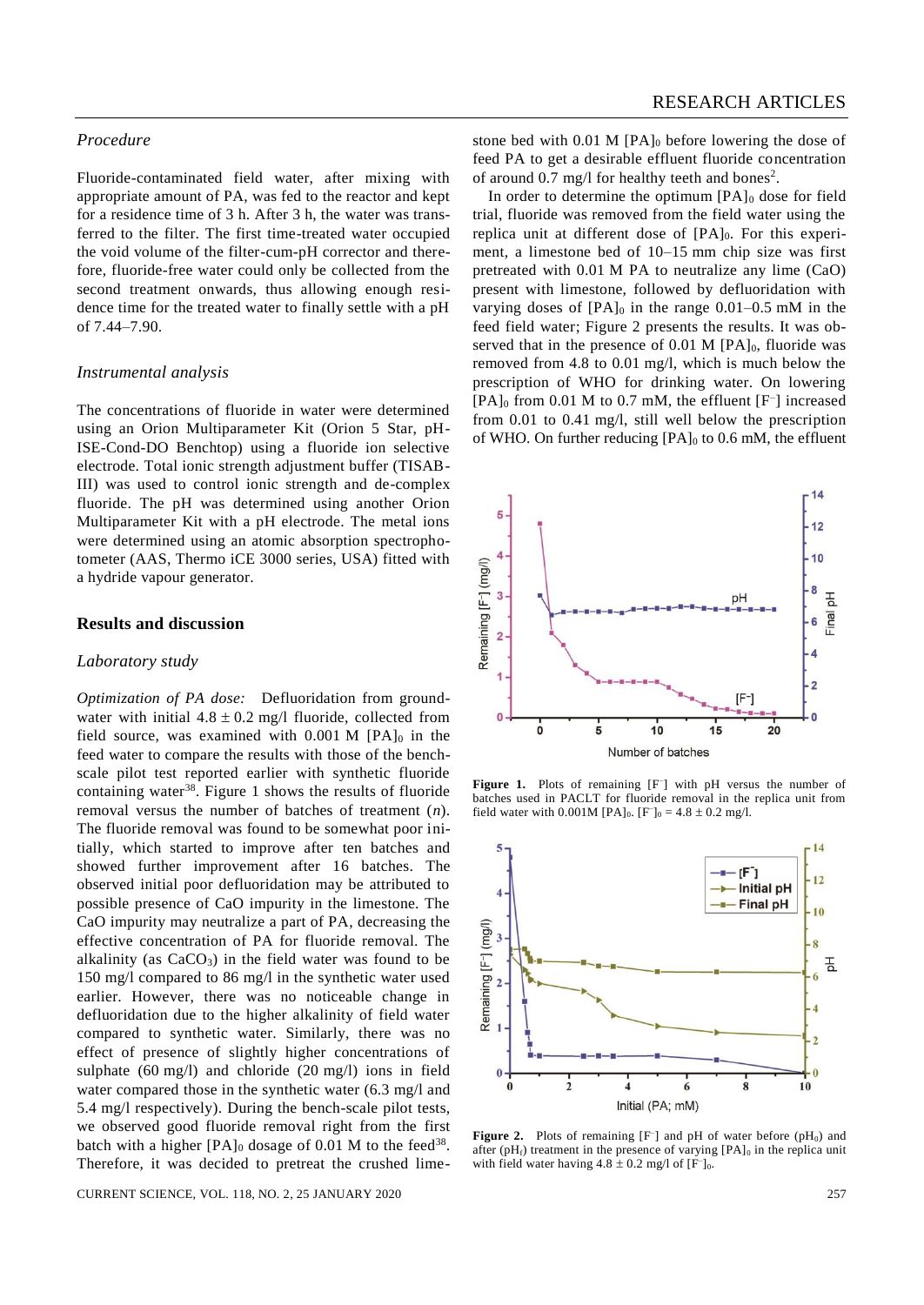[F<sup>-</sup>] increased to 0.91 mg/l. Therefore, [PA]<sub>0</sub> of 0.68 mM, which gave an effluent [F– ] of 0.65 mg/l, was chosen to be the optimum  $[PA]_0$  for field trials.

The pH of field water, before and after treatment with  $[PA]_0$  ranging from 0.01 M to 0.5 mM was measured (Figure 2). On decreasing  $[PA]_0$  from 0.01 M to 0.68 mM, the initial pH of the feed water increased gradually from 2.34 to 5.89. The pH of the treated water increased after treatment in the crushed–limestone reactor, which increased further after passing through the fourlayered sand–limestone–sand–gravel filter [\(Supple](https://www.currentscience.ac.in/Volumes/118/02/0255-suppl.pdf)[mentary Figure 3\)](https://www.currentscience.ac.in/Volumes/118/02/0255-suppl.pdf). The effluent pH was below 6.5 with  $[PA]_0$  between 0.01 M to 5.0 mM, which is lower than the minimum acceptable limit for drinking water, whereas it was above 6.5 with  $[PA]_0$  below 3.5 mM. On the other hand, effluent [F<sup>-</sup>] of 0.91 mg/l and higher was detected with  $[PA]_0$  of 0.6 mM and below (with an initial pH of 6.22 and above). However, both desirable effluent [F– ] of 0.65 mg/l and acceptable pH of 7.37 for drinking purpose were achieved with [PA]<sub>0</sub> of 0.68 mM. Therefore, this optimum initial PA concentration was chosen for fixing the dose of  $[PA]_0$  for the field trial as 0.463 ml of 8.5% PA per litre of water. However, for convenience of handling, rounded doses of 7 ml and 102 ml of 8.5% PA were used for 15 l household and 220 l small community units respectively.

*Pre-assessment of performance:* For a quicker assessment of the performance of field units, we examined the performance of the replica unit in the laboratory using fluoride-contaminated groundwater collected from the field source [\(Supplementary Figure 3\)](https://www.currentscience.ac.in/Volumes/118/02/0255-suppl.pdf). The pre-acidified influent water was poured into the crushed limestone reactor having 1.5 l void volume, allowed a residence time of 3 h and then filtered through a four-layered filter. Figure 3 shows the results. The effluent [F– ] was within the acceptable range until breakthrough was observed after 250 batches. This means 83 l of defluoridated water was achieved per kilogram of limestone. The final pH of treated water was found to be in the range between 7.10 and 7.70 after passing through the four-layered filter.

# *Field trial*

*Performance of the small community field unit:* For easy acceptability by the local users, the present fluoride removal method was named as Fluoride Nilogon. Figure 4 shows the results of fluoride removal and final pH of the water after removal of fluoride using the optimized dose of 0.68 mM [PA]<sup>0</sup> (102 ml of 8.5% PA in 220 l water) in the small community Fluoride Nilogon unit installed at Dengaon, Karbi Anglong district, on 15 March 2013. The effluent [F– ] is consistent within 0.6–0.7 mg/l up to 579 batches in over 5½ years, showing no signs of depletion of the limestone till date. The small community

field unit has been showing remarkably better performance than the replica unit in the laboratory. It may be noted here that we used crushed limestone chips of size 10–15 mm in the replica unit test in the laboratory. Since it was impractical to choose such a narrow size range of chips for large quantities of limestone, chip sizes of 1–20 mm were used in the small community field unit. The better performance of the field units compared to the replica unit can be attributed to the presence of smaller chip size of limestone in the small community unit. Decrease in the particle size increases the surface area of limestone, thus increasing the removal of fluoride.

The pH of the influent field water was 5.89 with  $0.68$  mM  $[PA]_0$ . As the water enters the crushed limestone bed reactor, PA is neutralized by limestone<sup>38</sup>. The pH of the effluent water from the four-layered filter of



Figure 3. Plots of [F<sup>-</sup>] and pH of treated water versus number of batches for the replica unit  $[F^-]_0 = 4.8 \pm 0.2$  mg/l (broken line),  $[PA]_0 = 0.68$  mM and residence time = 3 h.



Figure 4. Plots of remaining [F<sup>-</sup>] and pH in treated water versus the number of batches and years of use for the small community field unit.  $[F]_0 = 4.8 \pm 0.2$  mg/l (broken line),  $[PA]_0 = 0.68$  mM and residence time  $= 3 h$ .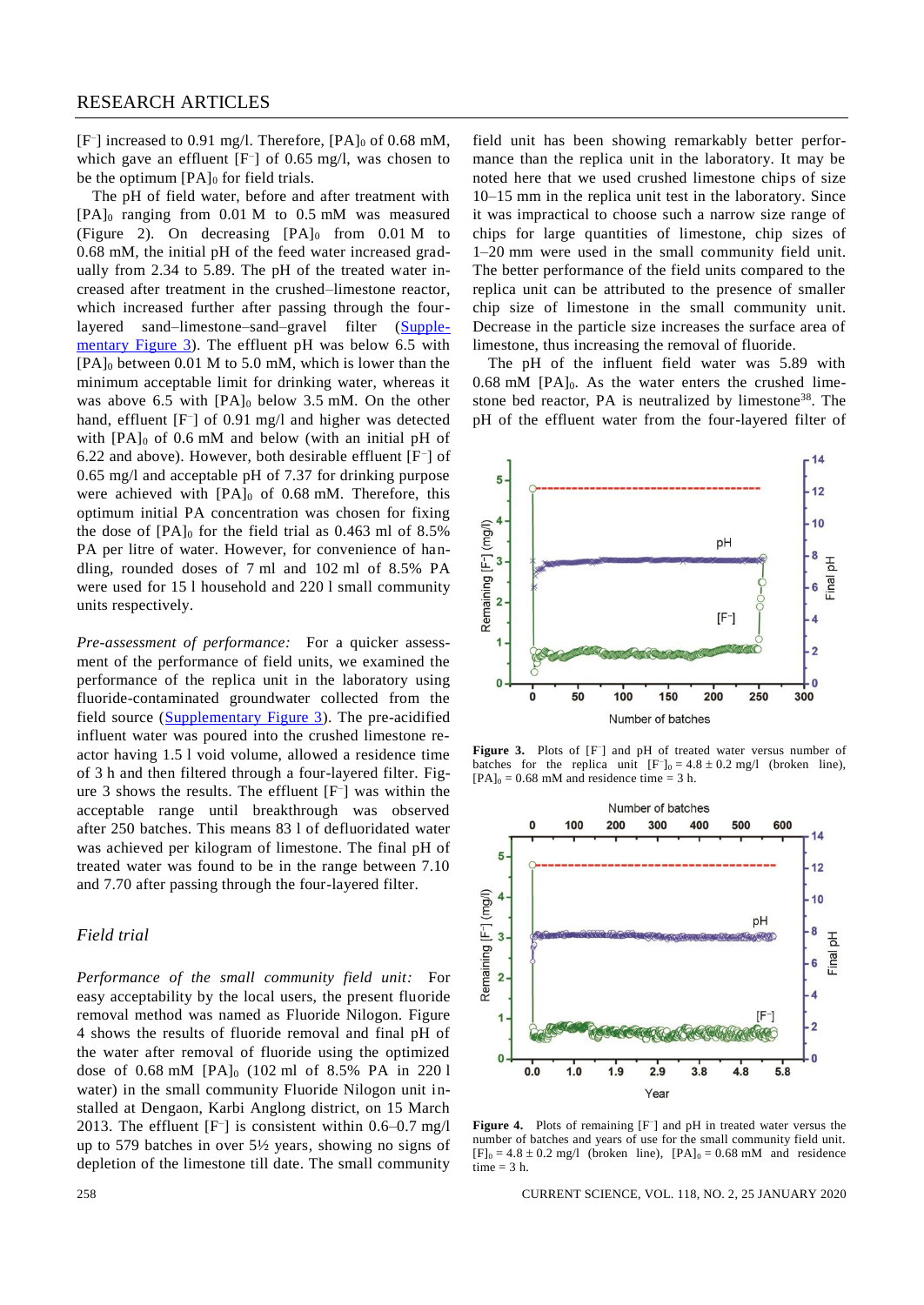the small community field unit has been consistently found to be in the range 7.54–7.90, which is acceptable for drinking.

*Performance of the household units:* Figure 5 and [Sup](https://www.currentscience.ac.in/Volumes/118/02/0255-suppl.pdf)[plementary Table 1](https://www.currentscience.ac.in/Volumes/118/02/0255-suppl.pdf) show the results of the remaining [F<sup>-</sup>] and final pH of the treated and filtered water for the household Fluoride Nilogon units with 15 l pore volume installed at the villages of Napakling (H1), Kehang Inglang (H2), Sarik Teron (H3) and Kat Tisso (H4). The results of another household unit installed in Napakling (H5) by a villager, trained by the present authors at Tezpur University, is also included in the figure. H1 was installed on 12 October 2014, while H2, H3 and H4 were installed on 6 December 2014 and H5 was installed on 15 October 2015. The [F<sup>-</sup>]<sub>0</sub> in groundwater of the hand tubewell sources of H1, H2, H3, H4 and H5 was 5.0, 20, 2.8, 5.2 and 4.2 mg/l respectively. The procedure followed for operating the household units was the same as that for the small community unit. The dose of PA was 7 ml 8.5% PA in 15 l water and residence time of water in the reactor was 3 h.

It is interesting to note that the household Fluoride Nilogon units have been showing remaining [F– ] in the range 0.50–0.80 mg/l consistently till date, for about four years and up to 4625 batches from the time of installation, thus meeting the WHO guideline value, without any sign of exhaustion of the limestone bed (Figure 5). The effluent pH was in the range 7.4–7.7, which is within the acceptable range pH for drinking water, i.e.  $6.5-8.5$ . [Sup](https://www.currentscience.ac.in/Volumes/118/02/0255-suppl.pdf)[plementary Table 1](https://www.currentscience.ac.in/Volumes/118/02/0255-suppl.pdf) also shows the average values of effluent [F– ] and pH obtained from the community and five household systems. The average values were calculated considering all data collected till date. It was observed that in C1, H1, H2, H3, H4 and H5 units, where



Figure 5. Results of [F<sup>-</sup>] before and after treatment along with final pH versus the number of batches for the household units: H1 (green), H2 (blue), H3 (magenta), H4 (red) and H5 (purple).  $[PA]_0 = 0.68$  mM and residence time  $= 3$  h.

CURRENT SCIENCE, VOL. 118, NO. 2, 25 JANUARY 2020 259

[F– ]<sup>0</sup> was 4.8, 5.0, 20, 2.8, 5.2 and 4.2 mg/l respectively, the average effluent [F– ] was 0.70, 0.62, 0.59, 0.55, 0.67 and 0.62 mg/l respectively, after treatment. More interestingly, the performance of the present method was found to be independent of initial  $[F<sub>-</sub>]_0$ , at least up to 20 mg/l.

*Mechanism of fluoride removal:* The observed consistently good fluoride removal without needing any replenishment, regeneration or replacement of the crushed limestone bed for over 4625 batches of use and the method being independent of initial  $[F<sub>-</sub>]_0$  up to 20 mg/l may be attributed to the combined precipitation– adsorption mechanism of fluoride removal using PACLT method<sup>38</sup>.

The following reactions have been proposed in the process of fluoride removal by limestone in the presence of  $PA^{38}$ .

$$
CaCO3(s) + 2H3PO4
$$
  

$$
\rightarrow Ca2+ + 2H2PO4 + CO2 + H2O,
$$
 (1)

 $CaCO<sub>3</sub>(s) + 2H<sub>2</sub>PO<sub>4</sub> \rightarrow$ 

$$
Ca^{2+} + 2HPO42- + CO2 + H2O, (2)
$$

$$
Ca^{2+} + 2F^- \to CaF_2(s)\downarrow,
$$
\n(3)

$$
Ca^{2+} + H_3PO_4 + 2H_2O \rightarrow CaHPO_4 \cdot 2H_2O(s) \downarrow + 2H^+, (4)
$$

$$
5Ca^{2+} + 3HPO4- + 3OH- + F-
$$

$$
\rightarrow \text{Ca}_5\text{F}(\text{PO}_4)_3 \text{ (s)} + 3\text{H}_2\text{O},\tag{5}
$$

 $5Ca^{2+} + 3HPO<sub>4</sub><sup>2+</sup> + 4OH<sub>-</sub>$ 

$$
\rightarrow Ca5(OH)(PO4)3(s) + 3H2O, \t(6)
$$

 $Ca_5(OH)(PO_4)_3(s) + F^- \rightarrow Ca_5F(PO_4)_3(s) + OH^-$ . (7)

Here,  $H_2PO_4^-$  (p $K_{a2} = 7.21$ ) overshadows HPO $_4^{2-}$  (p $K_{a3} =$ 12.35) in the pH range of treated water. The reactions of dissolution of CaCO<sub>3</sub> by the triprotic PA ( $pK_{a1} = 2.12$ ), eq. (1), the precipitation of  $CaF_2$ , viz. eq. (3) and the precipitation of FAP and HAP, viz. eq. (4–6) are completed rapidly. Due to this, the fluoride concentration in water comes down to about 2 mg/l within  $3-4$  min<sup>38</sup>. Though FAP has a lower solubility product than that of HAP, high abundance of hydroxide ions in the system makes precipitation of HAP more favourable<sup>40</sup>. The sorption or exchange of the remaining fluoride by HAP (eq. (7)) continues for a longer time as indicated by the continued increase in fluoride removal which lasts for about 3 h along with some adsorption of fluoride by the renewed limestone surface. Thus, it can be stated that defluoridation takes place predominantly through sorption of fluoride by *in situ*-formed HAP, in addition to precipitation of CaF<sup>2</sup> and FAP.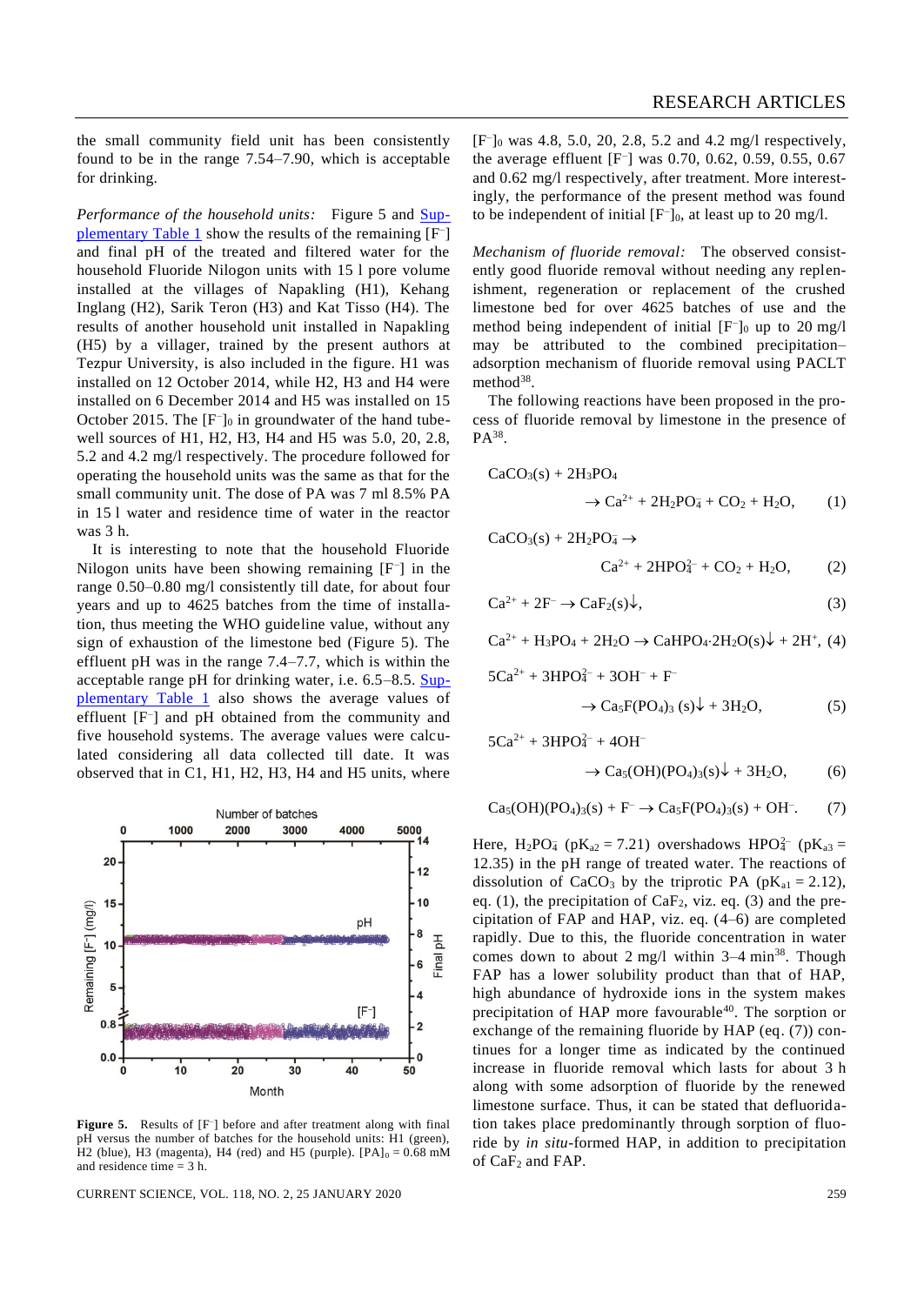# RESEARCH ARTICLES

The continued consistent performance of the crushed limestone beds in the field units up to 4625 batches of use (Figure 5) is much better compared to the replica unit which showed breakthrough after 250 batches (Figure 3). This can be attributed to the difference in time interval between two consecutive batches in the field compared to that in the replica unit. While the replica unit was used for four batches a day with about 15 min interval between two batches, the field units were used at the most for two batches in a day and that too with at least 9 h interval between two batches. It is possible that the limestone surface gets enough time to dry and undergo some solidstate reactions increasing porosity or exposure at the surface, which favours dissolution of limestone and subsequent reactions in the next batch. This, however, remains to be verified experimentally. If it is true, along with the fact that the quantity of limestone dissolved by PA (7 ml 8.5% H3PO4) per batch of 15 l of water, in a household Fluoride Nilogon unit, is 1.53 g (Supporting Information), the life of the crushed limestone bed of a household Fluoride Nilogon unit may ideally extend to 39,210 batches or 53 plus years. With the field experience till now, this does not seem unlikely.

Plots of average effluent [F<sup>-</sup>] versus total alkalinity as CaCO<sub>3</sub> of the source water indicate a weak positive correlation between the effluent [F– ] and total alkalinity of the source water with  $R^2$  of 0.901 (Figure 6). However, there is significantly lesser correlation  $(R^2 = 0.543)$  between the effluent pH and total alkalinity as  $CaCO<sub>3</sub>$ , except at slightly higher pH in the case of the small community unit. It may be noted here that the effluent pH is expected to increase with longer residence time. The effluent water of the small community unit had longer residence time in the filter, which slightly increased the pH.

*Potability of treated water:* Table 1 presents the relevant water quality parameters before and after treatment



Figure 6. Plots of average value of remaining [F<sup>-</sup>] and final pH of treated water of six field units versus the total alkalinity as CaCO<sub>3</sub> of the influent water.

measured by standard methods $41$ . All the parameters after treatment were within the respective WHO guideline values for drinking water<sup>2</sup>. The concentration of most of the metal ions decreased after treatment, which may be attributed to low solubility of metal phosphates in water. The concentration of  $Ca^{2+}$  and  $PO_4^{3-}$  also remained within the WHO guideline values.

#### *Suitability of the method*

*Capacity of limestone:* Analysis of the composition of the precipitate collected from the bottom of the reactor chamber of the replica unit using a spatula, has shown the presence of HAP, FAP and  $CaF<sub>2</sub>$ , which is consistent with the results reported earlier<sup>38</sup>. The performance of the field units indicates high capacity of limestone in Fluoride Nilogon. However, calculation of the actual capacity is not yet possible as the limestone bed of the community unit has been working consistently for over 579 batches (and  $5\frac{1}{2}$  years). Given the field experience, we can assume limestone to work consistently till the entire quantity is dissolved by PA. Considering the use of 7 ml of 8.5% PA twice a day for a household unit, the total number of batches that will be required to dissolve 60 kg (the quantity of limestone required to fill a 40 l drum) of limestone turns out to be 39,210. This means that the limestone bed may work up to a maximum of 53.7 years without needing replacement. This estimate is justified as the limestone beds of the household field units have been working consistently over 4625 batches or about four years. Taking the fluoride removed per batch of a household unit as 19.3 mg/l from the initial 20 mg/l, the estimated capacity of fluoride removal till total exhaustion of the limestone turns out to be 252.2 mg/g. This is incomparable to the capacity of limestone alone  $(0.39 \text{ mg/g})^{42}$ , activated alumina  $(1.08 \text{ mg/g})^{43}$ , activated carbon  $(1.10 \text{ mg/g})^{44}$ , bone char  $(1.4 \text{ mg/g})^{45}$  and HAP nanoparticles  $(5.5 \text{ mg/g})^{46}$ .

*Cost estimation:* For estimation of the recurring cost incurred in Fluoride Nilogon, one needs to take only the cost of PA into account. The cost of limestone can be included in capital cost as it has almost unlimited lifetime, as mentioned in the previous section. There is no maintenance cost of the units. Thus, considering the market retail price of 85% PA as Rs 100, the recurring cost of the treatment turns out to be Rs 0.00467/l (USD 0.000063) of treated water, which is much lower than that of RO ( $\approx$  Rs 0.54 considering Rs 6000 for annual maintenance and 30 l water consumption per day) and any adsorptionbased fluoride filters. The capital cost includes only the cost of two plastic containers of desired size, two taps, crushed limestone, sand and gravel. The capital cost turns out to be Rs 600 (USD 8.51) and Rs 4500 (USD 61.12) for the household and small community Fluoride Nilogon units respectively [\(Supporting Information\)](https://www.currentscience.ac.in/Volumes/118/02/0255-suppl.pdf).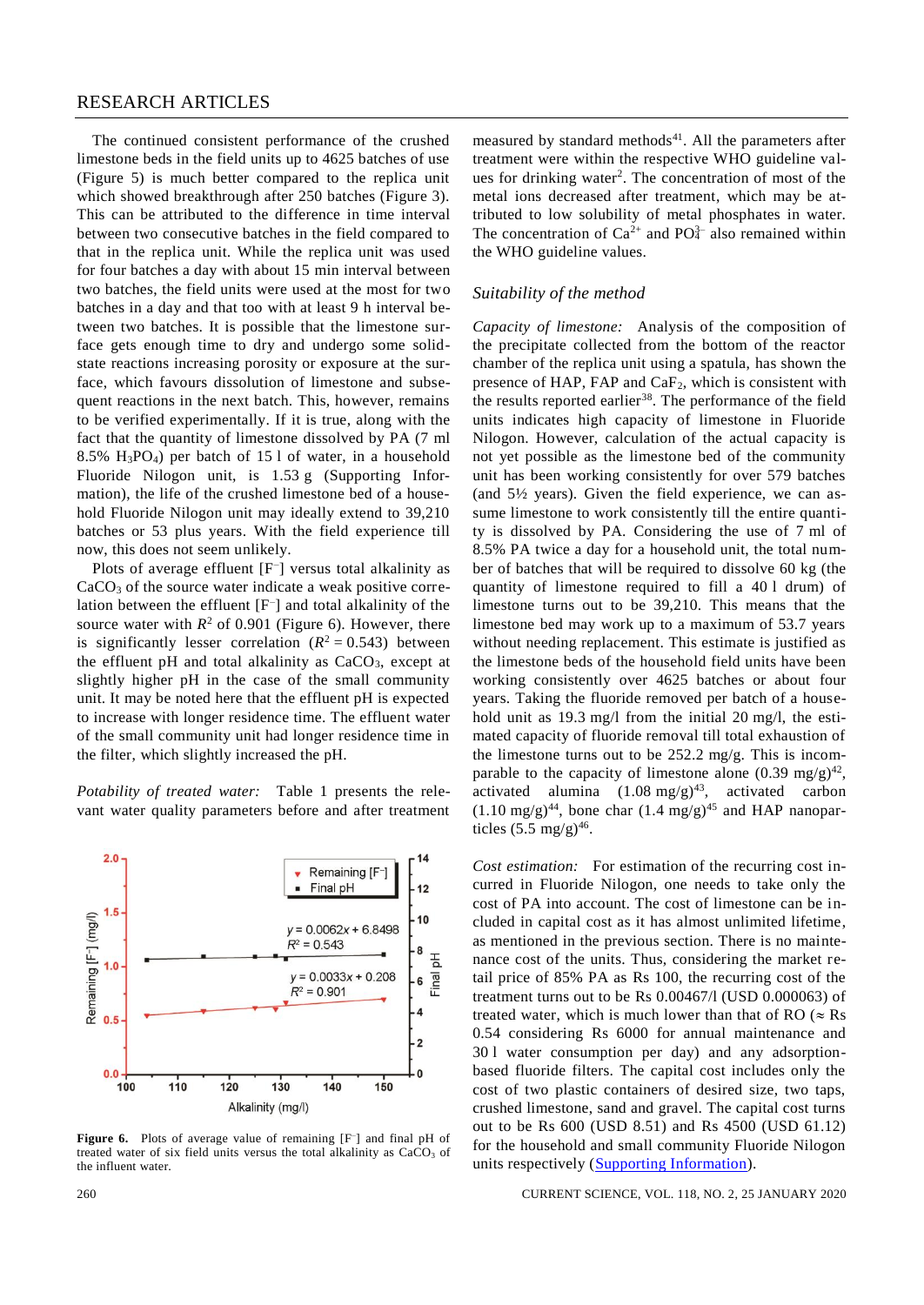| Parameter (mg/l except for pH)        | WHO guidelines value       | Before treatment | After treatment |  |
|---------------------------------------|----------------------------|------------------|-----------------|--|
| pH                                    | $6.50 - 8.50$ <sup>a</sup> | 7.40             | $7.3 - 7.5$     |  |
| Dissolved solids                      | 600                        | 175              | 240             |  |
| Suspended solids                      | NS <sup>b</sup>            | 12               | 8               |  |
| Total alkalinity as CaCO <sub>3</sub> | 200                        | 150              | 154             |  |
| Total hardness as CaCO <sub>3</sub>   | 200                        | 154              | 160             |  |
| Phosphate                             | <b>NS</b>                  | 0.135            | 0.109           |  |
| Sulphate                              | 500                        | 60               | 62              |  |
| Chloride                              | 250                        | 20               | 7               |  |
| Nitrate                               | 50                         | 0.45             | 0.27            |  |
| Cadmium                               | 0.003                      | < 0.001          | < 0.001         |  |
| Calcium                               | 50                         | 10.78            | 12.13           |  |
| Chromium                              | 0.05                       | ND <sup>c</sup>  | ND              |  |
| Cobalt                                | <b>NS</b>                  | ND               | ND              |  |
| Copper                                | 2.0                        | < 1.00           | < 1.00          |  |
| Lead                                  | 0.01                       | < 0.001          | < 0.001         |  |
| Magnesium                             | <b>NS</b>                  | 2.81             | 3.40            |  |
| Manganese                             | 0.40                       | < 0.001          | < 0.001         |  |
| Zinc                                  | 3.0                        | 2.5              | 0.07            |  |
| Sodium                                | 200                        | 94.69            | 85.96           |  |
| Potassium                             | <b>NS</b>                  | 4.22             | 3.12            |  |
| Iron                                  | 0.30                       | 0.013            | < 0.001         |  |

**Table 1.** Relevant water quality parameters before and after treatment by PACLT

 $[PA]_0 = 0.68$  mM;  $[F^-]_0 = 4.8 \pm 0.2$  mg/l; Source of water sample: piped water supply by PHED.

 $a$ Acceptable range for drinking;  $b$ NS, Not specified and  $c$ ND, Not detectable.

*Sludge disposal:* A toxicity characteristic leaching procedure test prescribed by the United States Environmental Protection Agency (US EPA) was performed on the precipitate produced in the reactor, which showed only 0.35 mg/l fluoride in the leachate. Thus, leaching from the sludge of Fluoride Nilogon is 429 times lower than the maximum permissible limit of 150 mg/l allowed for land-fill dumping by US  $EPA^{47,48}$ . The very low leaching from the sludge may be attributed to the strong binding of F – in FAP. The solid sludge can be easily disposed of in landfills or buried in other safe places like construction sites. However, the question of sludge disposal may not arise now, as the limestone bed is still in a good condition even after 4625 batches of use, and ideally the life of the limestone bed may extend over 53 years.

*User satisfaction and present status:* Limestone, a lowcost sedimentary rock, is readily available in most of the fluoride-affected areas of the world, including India<sup>49</sup>. In Assam, limestone mines are present in the vicinity of its severely fluoride-affected areas of West Karbi Anglong and Hojai districts. PA is approved by the US EPA for application in water purification<sup>47</sup>. PA is also easily acceptable to people as it is an edible acid used in popular beverages and for preserving packaged food. The treated water does not leave any objectionable odour or colour. Moreover, PA being a weak acid is easy to handle. However, in the present field study, PA has been dispensed to the rural users after ten times dilution from the original strength of 85% (W/V) for further safety.

That the users are satisfied with the Fluoride Nilogon is indicated by continuation of the field trial units by

them for over five and half years continuously. There is an increasing desire of the affected people to acquire a household unit of their own. Government restrictions on procurement of limestone are however a great deterrent faced by the villagers. Despite that, there are six small community and 35 household Fluoride Nilogon units at present in West Karbi Anglong district, most of which have been installed by trained local people. With involvement of various individuals and government and non-governmental organizations, e.g. Karbi Anglong Autonomous Council, National Programme for Prevention and Control of Fluorosis, and Art of Living, Fluoride Nilogon is set for implementation in a big way soon in Karbi Anglong.

#### **Conclusion**

The present field study proves that Fluoride Nilogon, is a good rural technology for fluoride removal. The method involves pre-mixing of fluoride-contaminated water with a dose of 0.463 ml of 8.5% PA/l of water to give a concentration of 0.68 mM of PA in water, subsequent treatment of the water in a fixed-bed crushed limestone reactor of chip size 1–20 mm for 3 h, and then sand– gravel filtration. The crushed limestone bed needs to be pretreated with 0.01 M PA. The method removes excess fluoride efficiently from as high as 20 mg/l to a desired level of 0.7 mg/l. The removal is independent of the initial [F– ] and a higher dose of PA can totally remove fluoride. The pH of the treated water remains within 7.4– 7.9, which is in the middle of the acceptable range of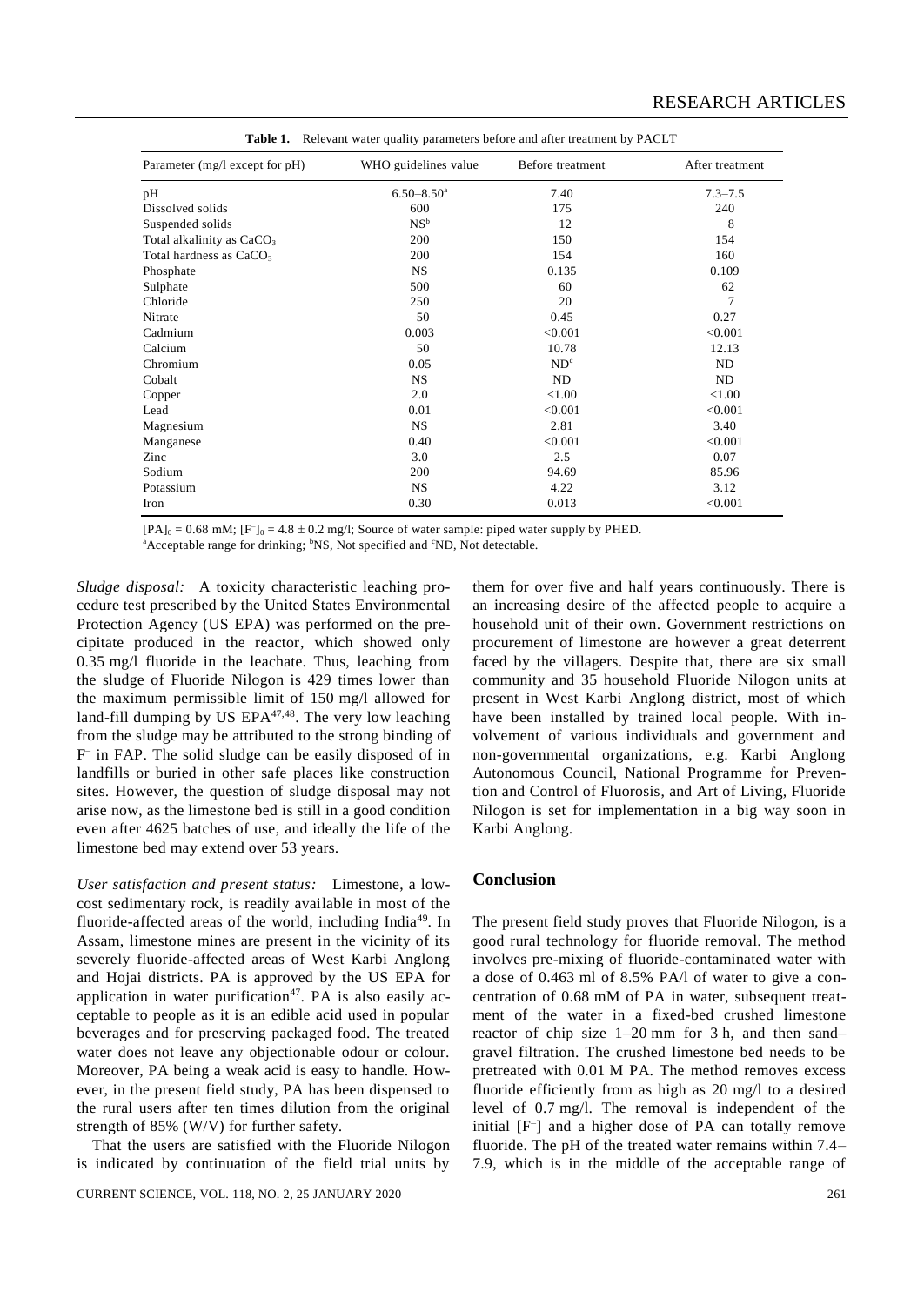6.5–8.5 for drinking. All other relevant water quality parameters for the treated water remain within the guideline values of WHO.

The field units have been working consistently over 4625 batches or 5½ years without needing any interventions like regeneration, replenishment or replacement of the limestone. The estimated life of the crushed limestone bed of a household Fluoride Nilogon unit used twice a day with 20 mg/l feed water is 39,210 batches or over 50 years. The recurring cost of the treatment which includes only the cost of PA is Rs 0.00467 (USD 0.000063)/l of treated water. This is much lower than any other fluoride removal methods. Requiring only two containers, two taps, limestone, sand and gravel, the capital cost of 15 l household and 220 l small community Fluoride Nilogon units is only Rs 600 (USD 8.51) and Rs 4500 (USD 61.12) respectively. Finally, it can be concluded from the present field experience that, high efficiency, high capacity of limestone, extremely low cost, safe, environment-friendliness, non-requirement of electricity, nonrequirement of regeneration, replenishment or replacement of any part for years (possibly decades), simple enough to be operated by a layman and user satisfaction prove Fluoride Nilogon as a good rural technology to address the worldwide problem of excess fluoride in drinking water.

- 1. Susheela, A. K., A treatise on fluorosis. Fluorosis Research and Rural Development Foundation, New Delhi, 2001.
- 2. WHO, *Guidelines for Drinking-Water Quality*, Geneva, World Health Organization, 2011, 4th edn, pp. 370–371.
- 3. Swarup, D. and Dwivedi, S. K., Environmental pollution and effects of lead and fluoride on animal health, Indian Council of Agricultural Research, New Delhi, 2002.
- 4. Edmunds, M. and Smedley, P., Fluoride in natural waters. In *Essentials of Medical Geology, Impacts of Natural Environment on Public Health*, Elsevier Academic Press, London, UK, 2005.
- 5. Ali, S., Thakur, S. K., Sarkar, A. and Shekhar, S., Worldwide contamination of water by fluoride. *Environ. Chem. Lett*., 2016, **14**, 291–315.
- 6. Dutta, R. K., Saikia, G., Das, B., Bezbaruah, C., Das, H. B. and Dube, S. N., Fluoride contamination in groundwater of central Assam, India. *Asian J. Water Environ. Pollut*., 2006, **2**, 93–100.
- 7. Das, B., Talukdar, J., Sarma, S., Gohain, B., Dutta, R. K., Das, H. B. and Das, S. C., Fluoride and other inorganic constituents in groundwater of Guwahati, Assam, India. *Curr. Sci.*, 2003, **85**, 657–661.
- 8. BIS, Indian Standard Specification for Drinking Water, IS 10500, Bureau of Indian Standards, New Delhi, 1991, pp. 2–4.
- 9. Mohapatra, M., Anand, S., Mishra, B. K., Giles, D. E. and Singh, P., Review of fluoride removal from drinking water. *J. Environ. Manage*., 2009, **91**, 67–77.
- 10. Maheshwari, R. C., Fluoride in drinking water and its removal. *J. Hazard. Mater.*, 2006, **137**, 456–463.
- 11. Bhatnagar, A., Kumar, E. and Sillanpaa, M., Fluoride removal from water by adsorption – a review. *Chem. Eng. J*., 2011, **171**, 811–840.
- 12. Nawlakhe, W. G., Kulkarni, D. N., Pathak, B. N. and Bulusu, K. R., Defluoridation using the Nalgonda technique in Tanzania. *Indian J. Environ. Health*, 1975, **17**, 26–65.
- 13. Ndiayea, P. I., Moulin, P., Dominguez, L., Millet, J. C. and Charbit, F., Removal of fluoride from electronic industrial effluent by RO membrane separation. *Desalination*, 2005, **173**, 25–32.
- 14. Vasudevan, S., Lakshmi, J. and Sozhan, G., Studies on a Mg–Al– Zn alloy as an anode for the removal of fluoride from drinking water in an electrocoagulation process. *Clean-Soil Air Water*, 2009, **37**, 372–378.
- 15. Lhassani, A., Rumeau, M., Benjelloun, D. and Pontie, M., Selective demineralization of water by nanofiltration application to the defluorination of brackish water. *Water Res*., 2001, **35**, 3260– 3264.
- 16. Viswanathan, N. and Meenakshi, S., Selective fluoride adsorption by a hydrotalcite/chitosan composite. *Appl. Clay Sci*., 2010, **48**, 607–611.
- 17. Meenakshi, S. and Viswanathan, N., Identification of selective ion-exchange resin for fluoride sorption. *J. Colloid Interface Sci*., 2007, **308**, 438–450.
- 18. Wang, J., Kang, D., Yu, X., Ge, M. and Chen, Y., Synthesis and characterization of Mg–Fe–La trimetal composite as an adsorbent for fluoride removal. *Chem. Eng. J*., 2015, **264**, 506–513.
- 19. Fan, X., Parker, D. J. and Smith, M. D., Adsorption kinetics of fluoride on low cost materials. *Water Res*., 2003, **37**, 4929– 4937.
- 20. Turner, B. D., Binning, P. and Stipp, S. L. S., Fluoride removal by calcite: evidence for fluorite precipitation and surface adsorption. *Environ. Sci. Technol*., 2005, **39**, 9561–9568.
- 21. Murutu, C., Onyango, M. S., Ochieng, A. and Otieno, F. A. O., Fluoride removal performance of phosphoric acid treated lime: breakthrough analysis and point-of-use system performance. *Water SA*, 2012, **38**, 279–285.
- 22. Thole, B., Mtalo, F. and Masamba, W., Groundwater defluoridation with raw bauxite, gypsum, magnesite, and their composites. *Clean-Soil Air Water,* 2012, **40**, 1222–1228.
- 23. Mourabet, M., El Boujaady, H., El Rhilassi, A., Ramdane, H., Bennani-Ziatni, M., El Hamri, R. and Taitai, A., Defluoridation of water using brushite: equilibrium, kinetic and thermodynamic studies. *Desalination*, 2011, **278**, 1–9.
- 24. Maiti, A., Basu, J. K. and De, S., Chemical treated laterite as promising fluoride adsorbent for aqueous system and kinetic modeling. *Desalination*, 2011, **265**, 28–36.
- 25. Asgari, G., Roshani, B. and Ghanizadeh, G., The investigation of kinetic and isotherm of fluoride adsorption onto functionalize pumice stone. *J. Hazard. Mater*., 2012, **217**, 123–132.
- 26. Raichur, A. M. and Basu, M. J., Adsorption of fluoride onto mixed rare earth oxides. *Sep. Purif. Technol*., 2001, **24**, 121–127.
- 27. Li, Y. H. *et al.*, Adsorption of fluoride from aqueous solution by graphene. *J. Colloid Interf. Sci*., 2011, **363**, 348–354.
- 28. Huang, R. H., Yang, B. C., Liu, Q. and Ding, K. L., Removal of fluoride ions from aqueous solutions using protonated cross-linked chitosan particles. *J. Fluorine Chem*., 2012, **141**, 29–34.
- 29. Lounici, H., Addour, L., Belhocine, D., Grib, H., Nicolas, S., Bariou, B. and Mameri, N., Study of a new technique for fluoride removal from water. *Desalination*, 1997, **114**, 241–251.
- 30. Nigussie, W., Zewge, F. and Chandravanshi, B. S., Removal of excess fluoride from water using waste residue from alum manufacturing process. *J. Hazard. Mater*., 2007, **147**, 954–963.
- 31. Murutu, C. S., Onyango, M. S., Ochieng, A. and Otieno, F. A., Investigation on limestone derived apatite as a potential low cost adsorbent for drinking water defluoridation; http://www.Ewisa.Co. Za/literature/files/148\_101%20murutu.Pdf (accessed on 10 October 2018).
- 32. Reardon, E. J. and Wang, Y., A limestone reactor for fluoride removal from wastewaters. *Environ. Sci. Technol*., 2000, **34**, 3247–3253.
- 33. Gogoi, S. and Dutta, R. K., Mechanism of fluoride removal by phosphoric acid-enhanced limestone: equilibrium and kinetics of fluoride sorption. *Desalin. Water Treat*., 2016, **57**, 6838–6851.